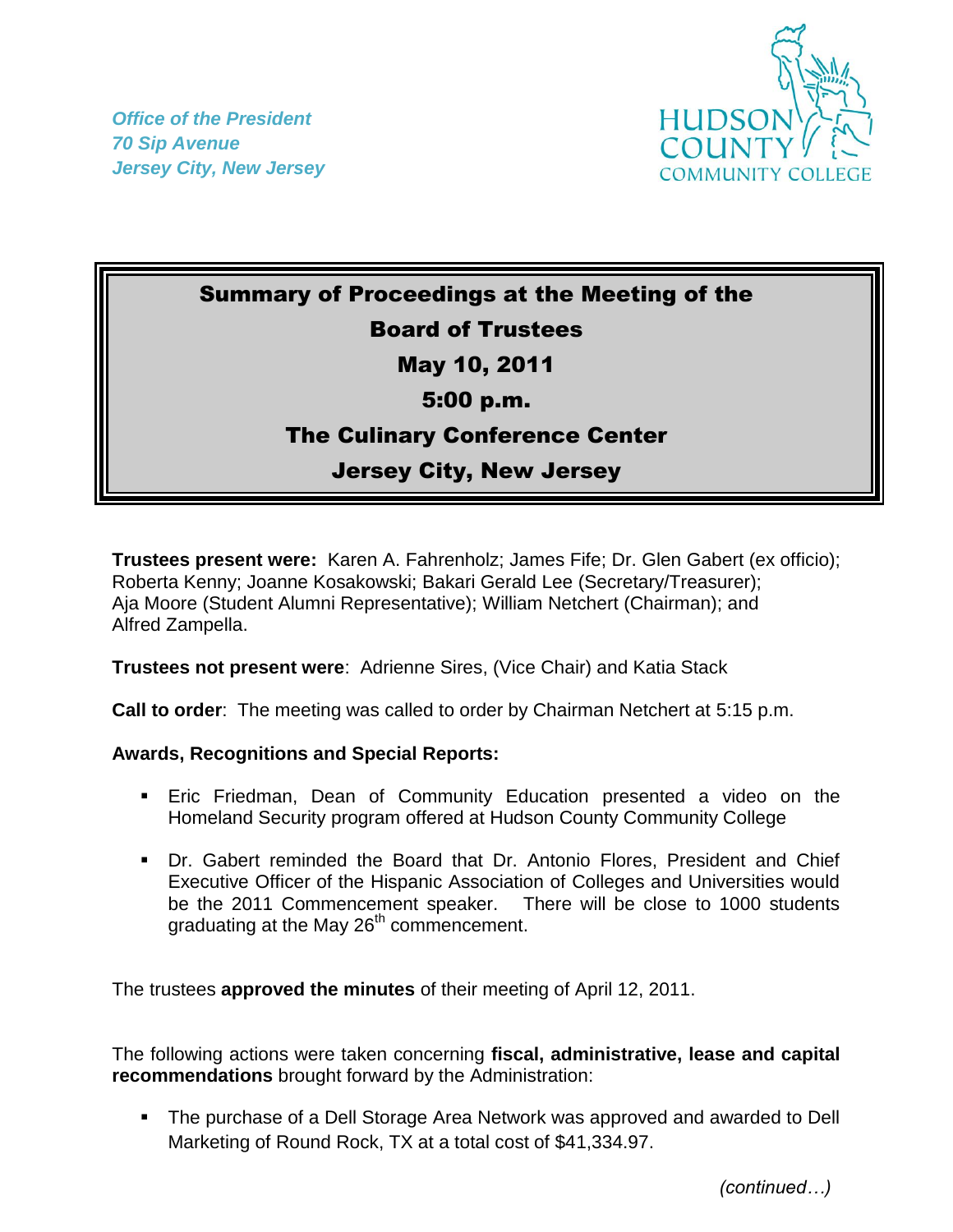- The award of media services for billboard advertisements for FY12 was awarded to CBS Outdoor, Inc, of Fairfield, New Jersey in the amount of \$123,000. The design for the campaign will be provided by the College's Communications Department.
- The award of media services for transit advertisements for FY12 was awarded to Titan Worldwide of Fairfield, New Jersey in the amount of \$59,697.82.
- The purchase of e-books and print books for the library was approved in the amount of \$80,000 and awarded to Baker & Taylor, Inc. of Charlotte, North Carolina.
- The renewal of fiber contract for campus buildings connectivity with Johnston Communications of North Arlington, New Jersey was approved at a total cost of \$158,736 annually.
- The award of media services for cable television advertisements for FY12 was awarded to VIAMEDIA (FIOS) of Lexington, Kentucky in the amount of \$18,000.
- The award of media services for cable television advertisements for FY12 was awarded to Comcast Cable of Philadelphia, Pennsylvania in the amount of \$20,020.60.

The following actions were taken concerning **personnel recommendations** brought forward by the Administration:

- The resignation of a Project Manager, Datatel was accepted.
- The appointments of a Counselor and Admissions Recruiter were approved.
- A Temporary Consultant Assignment to review the proposed new AS Health Services Program was approved.
- Persons were approved for inclusion on the list of those authorized for part-time employment.

The following action was taken concerning **new business** brought forward by the Administration:

• The Board approved the following recommendations: 1) 2011 HCCC Heritage Award be conferred upon Dr. Abegail Douglas-Johnson at the May 26, 2011 commencement ceremonies; and, 2) HCCC Tutorial Program be designated The Abegail Douglas-Johnson Academic Support Services Program.